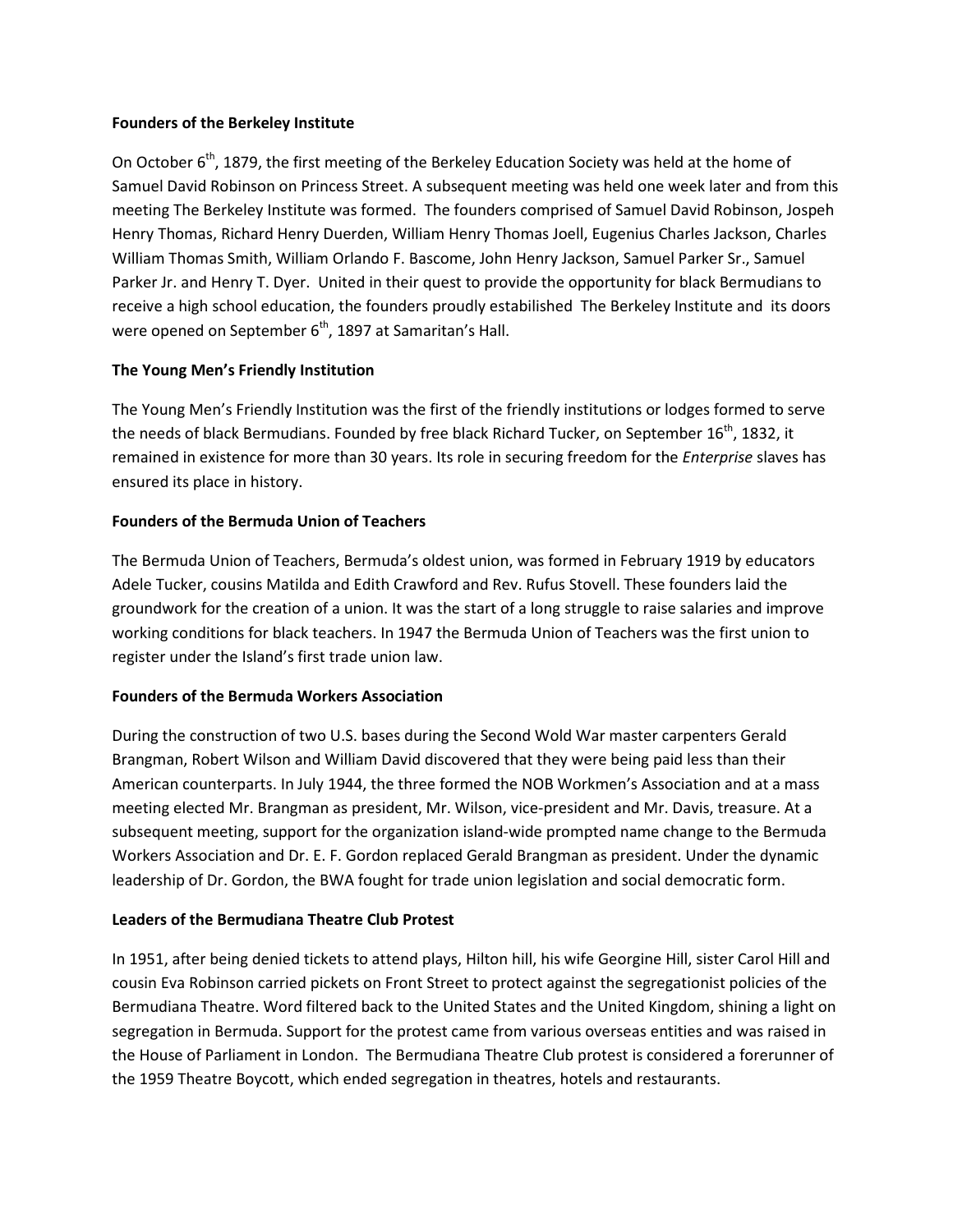## Founder of the Progressive Labour Party

Two months after Parliament passed a historic bill giving all adults the right to vote, Bermuda's first political party burst on the scene. The Progressive Labour Party was founded in February 1963 by seven men: Wilfred "Mose" Allen, Walter N. H. Robinson, Hugh "Rio" Richardson, Robert Austin Wilson, Albert "Peter" Smith, Dilton Cann and Edward deJean.

They were seeking, among other things, an end to racial discrimination, better housing and health care and greater educational opportunities for all Bermudians. The PLP fielded a slate of nine candidates in the May 1963 election and six were successful at the polls.

The PLP's electoral success had far-reaching implications for Bermuda. One year later, the United Bermuda Party was established. Over the next four decades, Bermuda would experience its share of political trials and triumphs, but with the formation of PLP, Bermuda was put on the path to becoming the more democratic society its founder shad envisioned.

# William Henry Thomas Joell (1838-1885)

William H.T. Joell was the first black person to win a seat in the House of Parliament in May 1883. A carpenter and cabinet-maker by trade, William Joell carved the original staircase of the Wesley Methodist Church and built the Glebe Road in Pembroke. He was one of the founders of the first Cooperative store on Court Street and also one of 11 founders of the Berkeley Educational Society.

# Julian Tucker (1843-1904)

Mason Julian Tucker was singled out in the media for his word as a head builder of the tower and steeple at St. Mark's Church in Smith's Parish. It is believed that several black tradesmen helped build the tower and steeple but Julian Tucker is the only one who was ever publically identified. He later built a modified replica of the steeple and tower for St. Paul AME Church.

# William Francis Wilson II (1869 – 1932)

William F. Wilson was a master mason, loyal lodgeman, committed Anglican and Garveyite. He helped to build landmarks and create community institutions. He led the rebuilding of the Colonial opera House and worked on the construction of St. Monica's Mission and Alexandrina Lodge. An enterprising business man, he established the Colonial Mineral Water Factory as well as the North Village Savings Club and was an active member of St. Monica's Mission. His legacy lives on at the William F. Wilson Park on St. Monica's Road.

# Horace Francis Musson (1880 – 1971)

Horace Musson's Machine Shop was a Court Street institution for nearly 70 years. In it, he repaired everything from lawn mowers to baby carriages and sharpened tools. Mr. Musson qualified as an engine fitter after completing a rigours six-year apprenticeship at HM Dockyard. In 1914, at the outbreak of the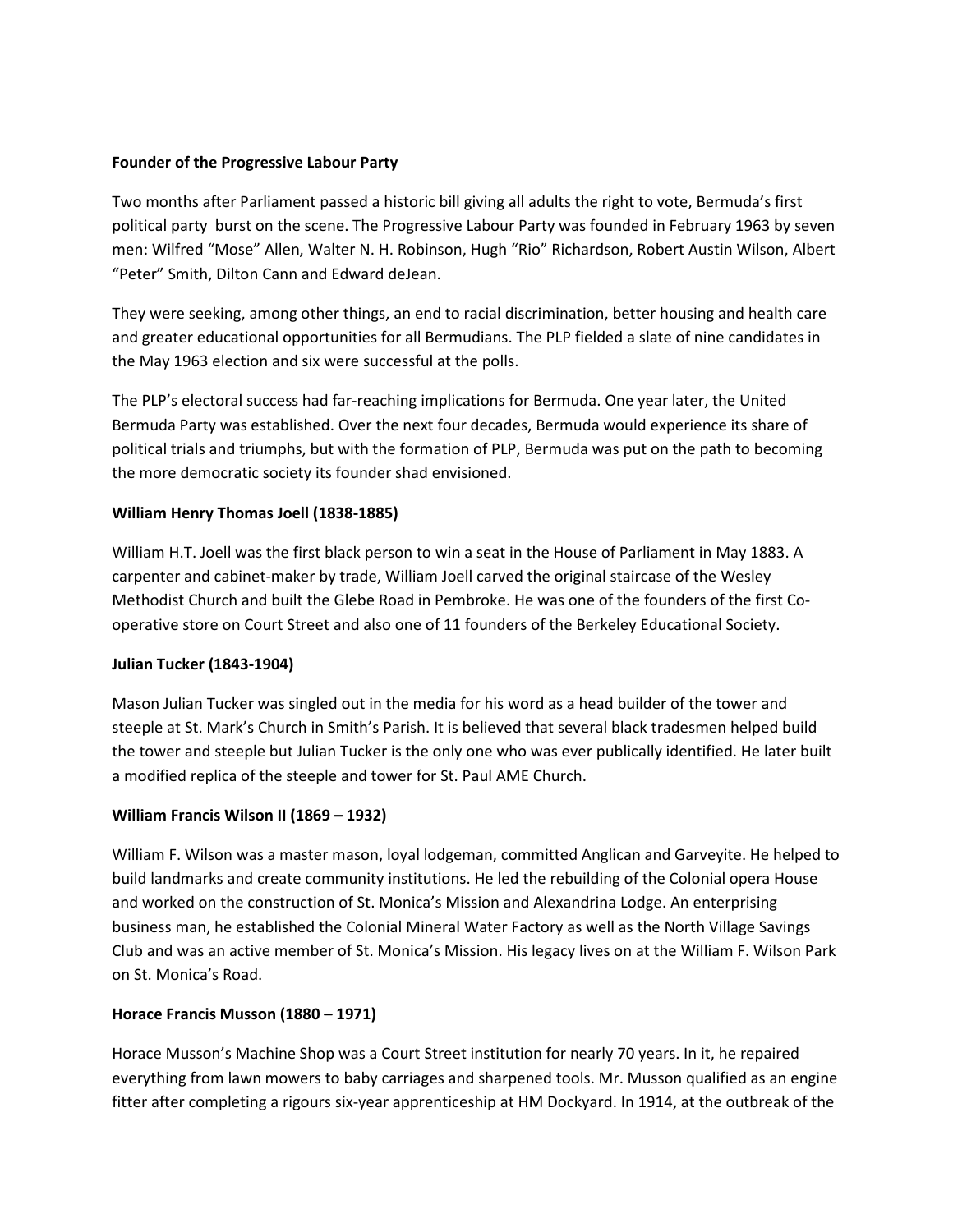First World War, he began an association with the St. George's Machine Ship, servicing war ships. Mr. Musson, who was also an inventor, established a reputation within local shipping companies for his outstanding work.

## Millicent Neverson, MBE (1882-1975)

Millicent Neverson devoted herself to the causes of education, youth development and social welfare. She came to Bermuda in 1921 from the West Indies to teach at The Berkeley Institute and later opened Excelsior Secondary School. In 1932 she successfully established Bermuda's first black Girl Guide Company, First Excelsior, and due to high interest established the Second Excelsior Girl Guide Company two years later. In 1948 she formed an orphanage, The Haven, where she ran a school. She also served on the Social Welfare Board and the Juvenile Panel. Her commitment to enhancing the lives of young people led to the award of MBE and a papal citation.

## Agnes May Robinson (1885-1954)

Agnes May Robinson was the founder of the Sunshine League, Bermuda's oldest charity. A member of the first class of The Berkeley Institute, she became interested in children's homes while living in Philadelphia, where she spent a year taking a hat-making course. That, along with concerns about child poverty in Bermuda, led her to found the Sunshine League in 1919 In 1929 the Sunshine League opened a day nursery, which later became a children's home. Agnes Robinson was recognised for her work in 1937, with the award of a Coronation Medal.

# Alfred Brownlow "A.B." Place

A.B. Place was one of five men who started the *Bermuda Recorder*, Bermuda's first black newspaper, in 1925. Many predicted that that newspaper would survive for just six months, but it remained in existence for one week short of 50 years. During his 45 years with the paper, A.B. Place served as manager, printer and advertising manager, and also at various times as managing editor. The Recorder covered local and international news, chronicled social events and milestones and gave black journalists a foothold in the newspaper industry. For his contribution to journalism, A.B. Place was awarded the Queen's Certificate and Badge of Honour in 1974.

# Victor Scott, MBE (1896 – 1977) and Edna Mae Scott, MBE (1907-2007)

Victor Scott, ably supported by wife Edna Mae, can claim credit for putting Central School on the map as one of the island's top primary schools. Victor Scott took over the reins of Central in 1934, with a proven record as a gifted headmaster in his native Jamaica and at West End School. He set high standards in the classroom and introduced innovative extra-curricular programmes. Edna Mae Scott joined Central in 1943 as a classroom teacher. As director of Central's choir she led students in concerts, radio and television performances and at the annual schools' Festival of Music. The Scotts helped mould the lives of hundreds of students, including at least two premiers, in their formative years. After his death, Central was renamed in Victor Scott's honour. Edna Mae continued to contribute to education as principal of Elliot and then Harrington Sound Primary School.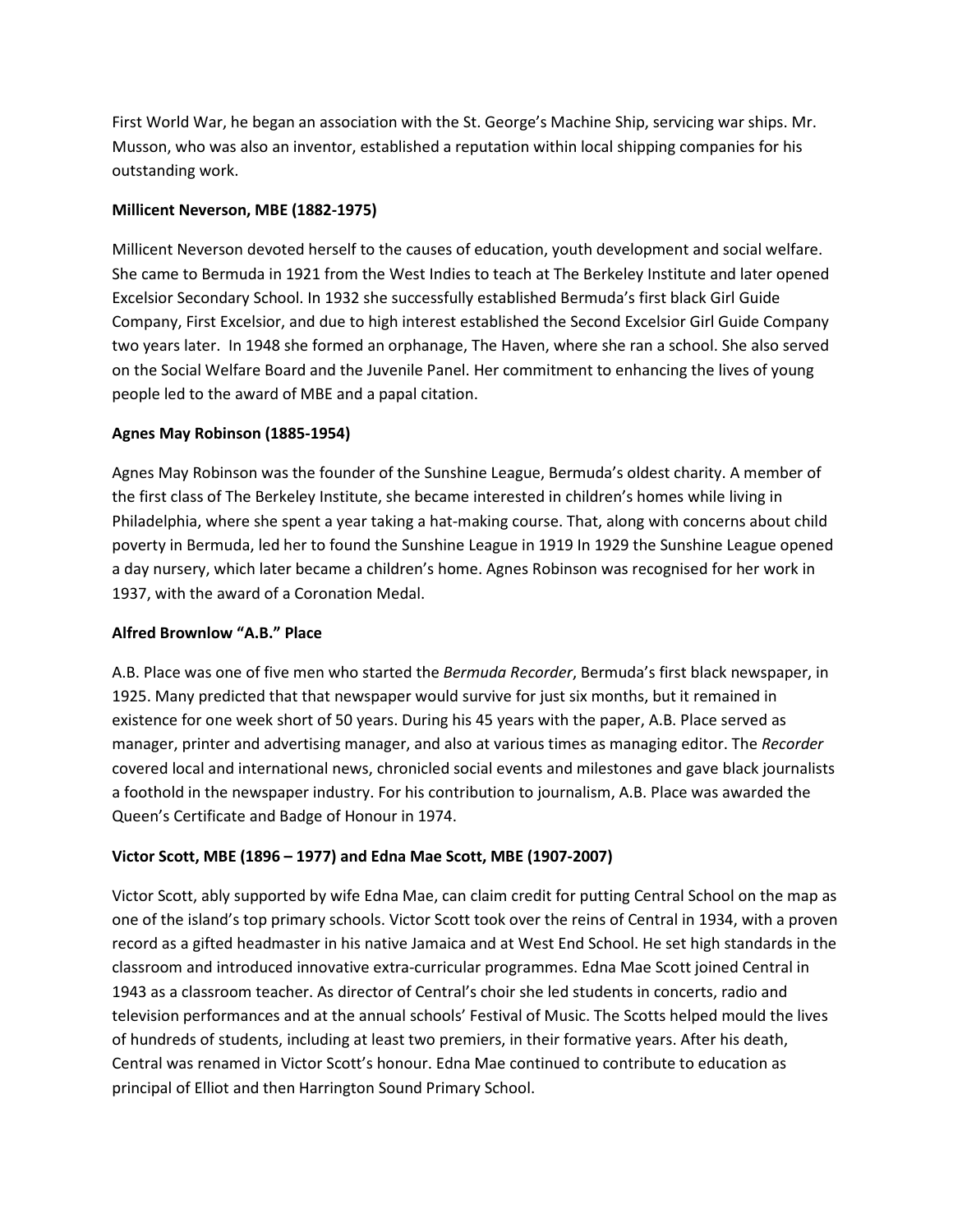## Wesley LeRoy Tucker, CBE (1907 – 1963)

W.L. Tucker has been hailed as the 'Father of the Franchise Bill' for the part he played in the long struggle to win full voting rights for all Bermudians. He was a prominent business man, a Member of Parliament, the first black member of the Executive Council and the first black president of the Bermuda Employers Council. In 1958, he bought a bill to Parliament that sought to give adults who were not property owners the right to vote. As chairman of a parliamentary committee, W.L. Tucker led the bill through Parliament. The bill, which became law in December 1962, fell short of what Tucker had envisioned, but it led to all adults over age 25 getting full voting rights ahead of a May 1963 election. In June 1963 he became the first black Bermudian awarded the CBE.

## Vernon Jackson (1907-1996)

Vernon Jackson left an enviable legacy as a policeman, restaurateur and hotelier and as a chronicler of his family history in the book The Jackson Clan. He was a policeman for 14 years, but quit the Force at age 40 because he was denied the opportunity to receive overseas training because of his race. He and his wife Nina then opened the Blue Jay Restaurant, which was one of Hamilton's most popular eateries during the 1950s and 1960s. In 1962, they started Sapphire Bay Cottage Colony on South Shore, which became a magnet for many visiting celebrities including Joe Louis and Dionne Warwick. During retirement, Vernon Jackson discovered his talent for writing and gave lively accounts of his life an careers in newspaper columns and his book.

## Dame Marjorie Bean, DBE (1909 – 2001)

Dame Marjorie Bean overcame obstacles encountered by countless black women of her time with dignity and grace. She was an influential education and cultural icon, whose impeccable diction and penchant for perfectionism put her in a class of her own. Dame Marjorie Bean served as a classroom teacher at Central School and The Berkeley Institute and was appointed as the first black supervisor of school in 1949. In 198- she became the first woman appointed to the Upper House and in 1995 she became the Bermudian woman to receive a knighthood.

# Alma "Champ" Hunt, OBE (1910-1999)

Champ Hunt is regarded the finest cricket player ever produced by Bermuda. He dominated the game as a player and administrator for more than 50 years. He started his career with Somerset Cricket Club, went on to captain both Somerset and Bermuda, and became the first Bermudian cricketer to establish himself as a professional overseas and represented Scotland at the international level. He is the only Bermudian ever to have been invited to play a trial match for the West Indies Test team. He later became a respected sports journalist and influential administrator in the game, holders positions within the Bermuda Cricket Board of Control and the International Cricket Council. The ICC Trophy, the World Cup qualifying tournament for non-Test nations, was his brainchild.

## The Brangman sisters – Olga (1911-2004), Mary (1916-2011) and Mona (1919-2005)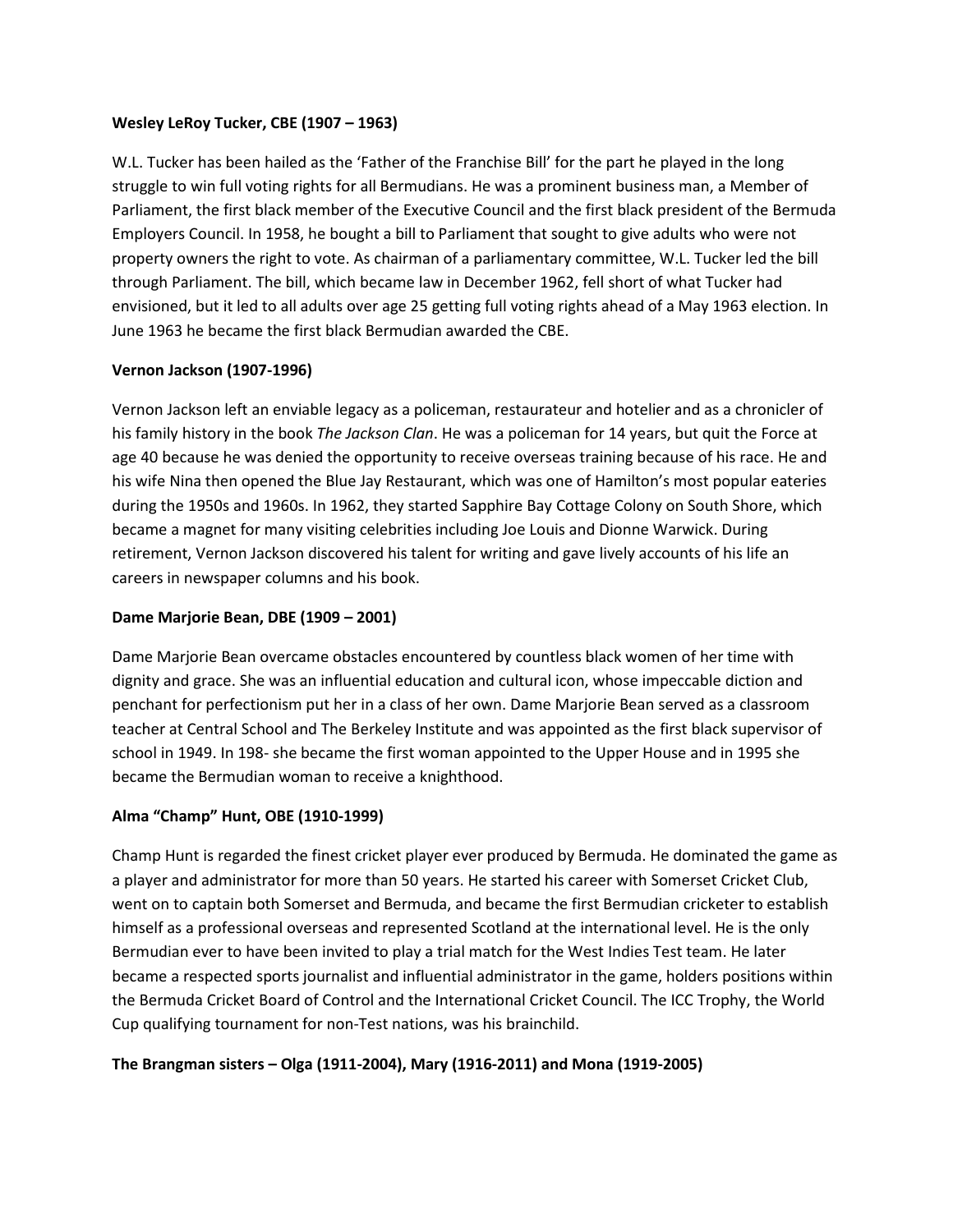Olga Brangman, OBE, with the help of her sisters Mary and Mona brought up scores of children at their home on Glebe Road, Pembroke. Olga founded the Brangman Home and ran it full time for 40 years. Her sister Mona and Mary both made significant contributions as well. Mona, a teacher, helped with homework and ran summer camps, while Mary cooked breakfast and packed as many as 20 school lunches every day. In 1972, Olga moved to the Government property Penhurst, where she spent nine years before retiring. Children raised at the home are today making their own contributions to society as teachers, nurses, secretaries, writers and accountants, and in numerous other ways, a testament to the dedication and selflessness of the Brangman sisters.

## Dr. Kenneth E. Robinson, OBE (1911-1978)

Dr. Kenneth E. Robinson rose up through the ranks to become Bermuda's first Chief Education Officer. He gave much to education, as a role model and mentor, and as an advocate for training, improved facilities and higher salaries for the island's underpaid teachers. He served as president of the Bermuda Union of Teachers during a period know and the 'Fighting Forties and helped put the Union on a firmer footing. Historians are indebted to Dr. Robinson for his book Heritage, which documents the accomplishment of black Bermudians during the pre-post Emancipation period. Heritage was a realisation of his commitment to "write black into the history of Bermuda."

## Cecil Dismont, OBE (1915 – 2004)

Cecil Dismont's election in 1988 as the first black Mayor of Hamilton capped 30 years of service as a member of the Corporation of Hamilton. His election, which signalled the falling of another barrier for black Bermudians, won broad approval and was also vindication for his father Albert, whose bif for a seat on the Corporation was unsuccessful. During his tenure, Hamilton became a more accessible city for people with disabilities. The popular Concerts in the Park were starting during his tenure. In 2003, the city fathers renamed Dismont Drive in his honour.

## Lancelot Hayward (1916-1991)

One of Bermuda's most celebrated musicians, Lance Hayward achieved success locally and overseas. Blind since infancy, he was raised in a musical home, where he taught himself to play the piano and later studied classical piano with Joseph Richards. Striking out as a professional musician, he formed the Hayward and Hayward Vocal Ensemble, and appeared at venues all over Bermuda. In 1966, frustrated by limited work opportunities, he moved to New York. He found steady work at the Village Corner, playing solo piano and winning a new set of fans. When he died in 1991, his obituary was carried in the New York Times – an indication of his status in the New York music scene.

## Earl Cameron, CBE (1917 -)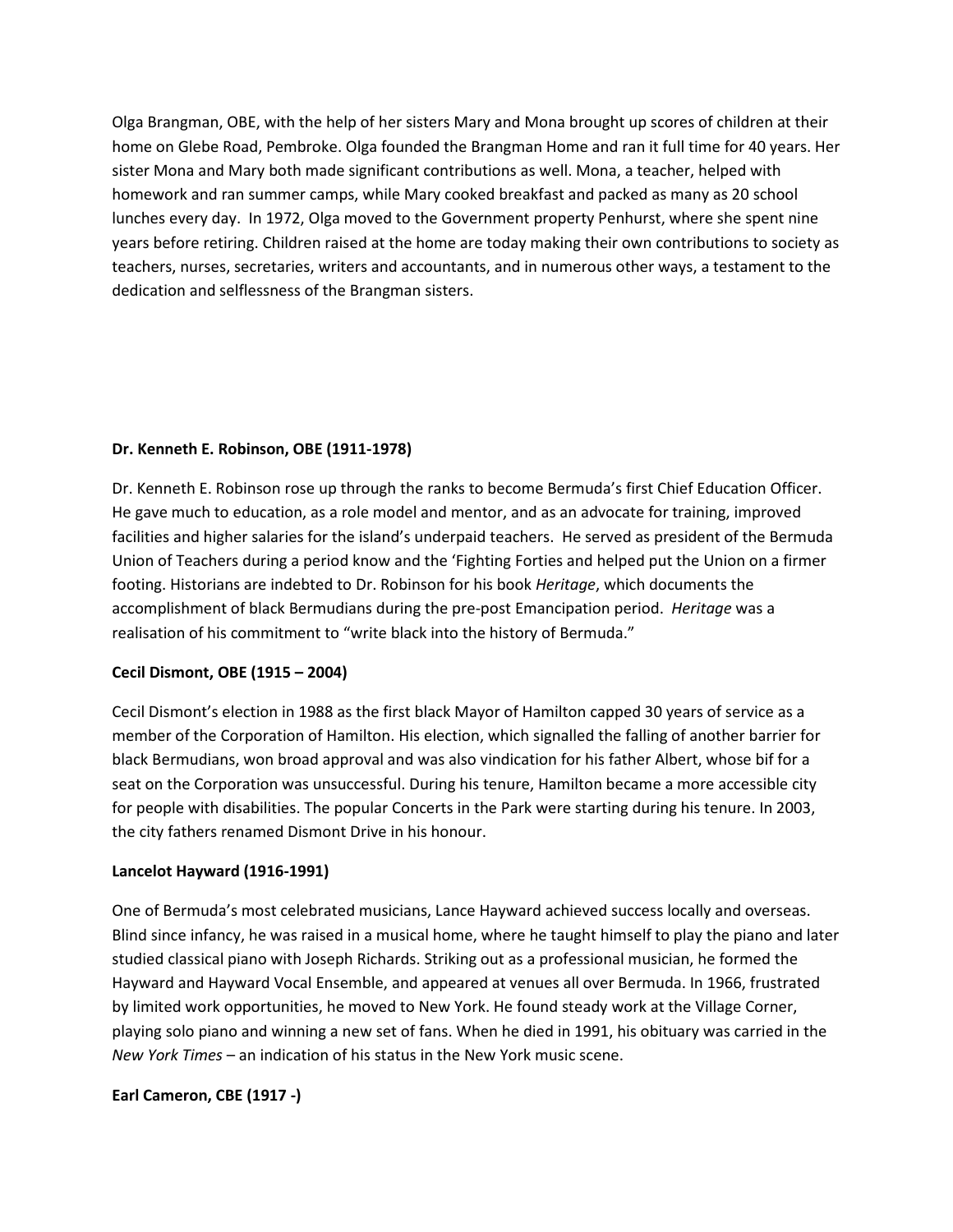Earl Cameron has won a place in the annals of film as a pioneering black British actor. His ground breaking role in the 1951 film Pool of London made him a star. Bon on Angle Street, Earl had no aspiration to be an actor. He left Bermuda in 1939 and joined the crew of a merchant chip. Several years later he was stranded in London and found work as a kitchen porter. His acting career came about totally by accident. He appeared in nearly 40 films as well as in stage plays and television programmes. In 2005, he was called out of retirement to appear with Nicole Kidman in the film, The Interpreter. In recent years, he has received greater recognition in his homeland, most recently in 2012 when City Hall Theatre was renamed in his honour.

# Dr. Earl Edward Seaton (1924-1992)

Dr. Earle Seaton spent a large part of his distinguished international career working in the newly emerging nations in Africa. He received his legal training in London, and later obtained a PhD in International Relations form the University of Southern California. He spent many years in Tanzania, representing the United National. As Puisne Judge in Bermuda's Supreme Court, he presided over the murder trial of Erskine "Buck" Burrows and Larry Tacklyn. He was Chief Justice of the Seychelles for 10 year and spent two years as an Appellate Judge in Uganda.

# Rev. Canon Thomas Nisbett, OBE (1925-)

Canon Thomas Nisbett overcame institutional resistance and roadblocks with his ordination in 1963 as Bermuda's first black Anglican priest. He has been active in the Anglican Church since the age of eight when he became a choirboy at the St. Monica's Mission. He later served as an altar boy, becoming a lay reader at age 16. He has served at St. John's Church, Pembroke and was the long time rector of Christ Church, Devonshire. Canon Nisbett, who was honorary chairman of the Anti-Aparthied Group during the 1980s, paved the way for others.

# Alpheaus "Ardie" Black, MBE (1925-)

Born black and poor in segregated Bermuda, Alpheaus "Ardie" Black learned early on that hard work and discipline could help him achieve success. At age 16 he was taken on as a blacksmith's apprentice. Seven years later, he was running the business where he learnt his trade and later bought out the owner. Over the years, Black's Metal Works adapted to changing times and became a King Street institution and he became a North Hamilton Icon.

# Ruth Seaton James, MBE (1926-1970)

With her appointment as Registrar General in 1966, Ruth Seaton James became the first black person to head a Government department in Bermuda. Her initial attempt to join the civil service was rebuffed because of her race. She was subsequently offered a position as a clerk in the Registry General, which put her on the path to her appointment to the top post. In April 1968 she was praised by Governor Lord Mortonmere for her efficient preparation of the voters list for the forthcoming general election in May. He career was cut short by cancer; however the Ruth Seaton James Centre for the Performing Arts is a lasting tribute to her contribution.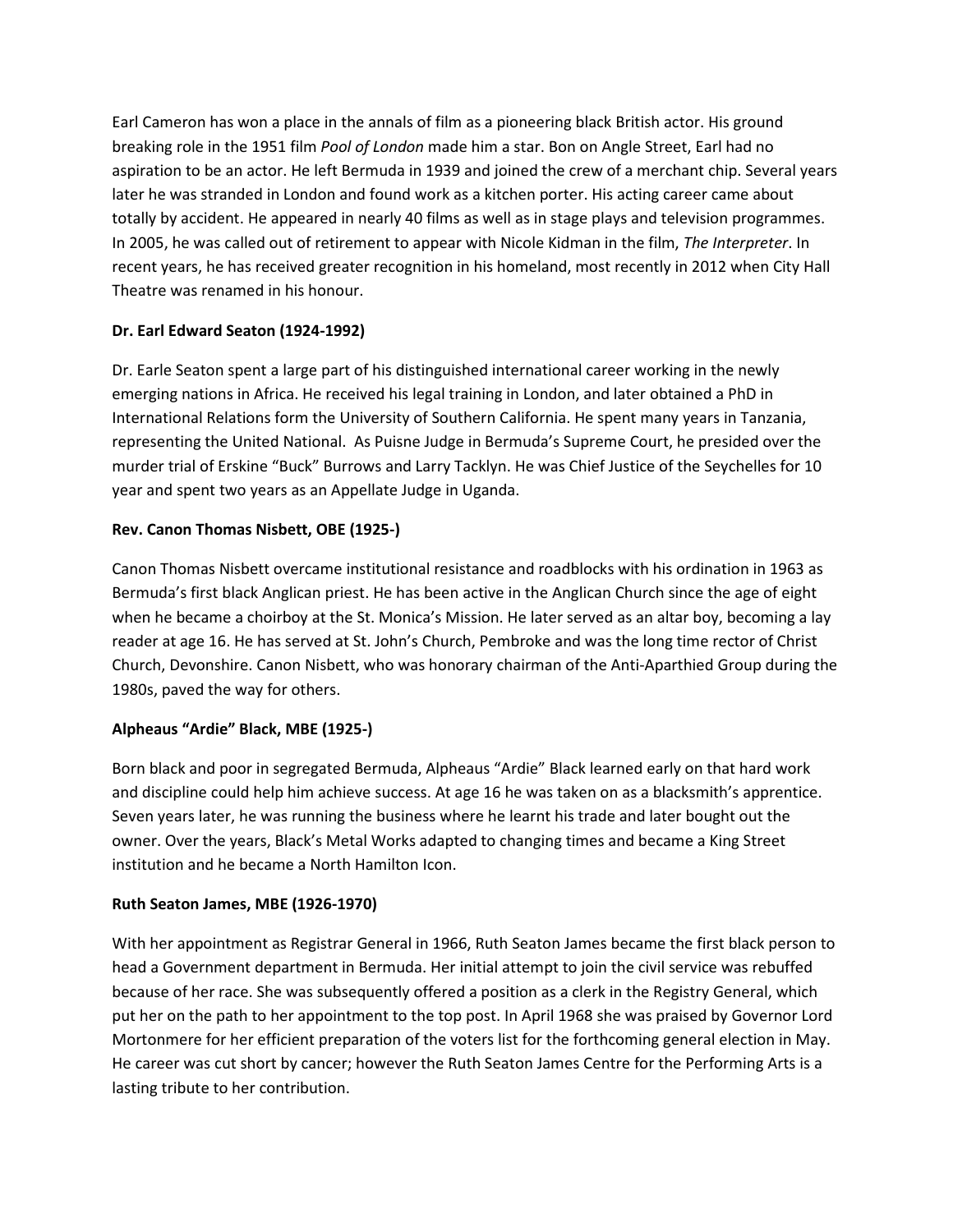#### Rev. Dr. Merle Brock Swan Williams, MBE (1929 -)

Hundreds of young people have Merle Brock Swan Williams to thank for giving them a second chance. While a teacher at The Berkeley Institute, she began tutoring five students who had left school before obtaining a high school diploma. This led her to found the Adult Education School in 1958. The school has been a lifeline for students wishing to obtain a high school qualification to enable them to proceed on to college. She was the director of the school for 30 years and did not get a salary until 1980 when the school received a Government grant. Rotary International's Paul Harris Fellow and an honourary doctorate are just two of the awards Merle Broke Swan Williams has received of the years in recognition of her contributions.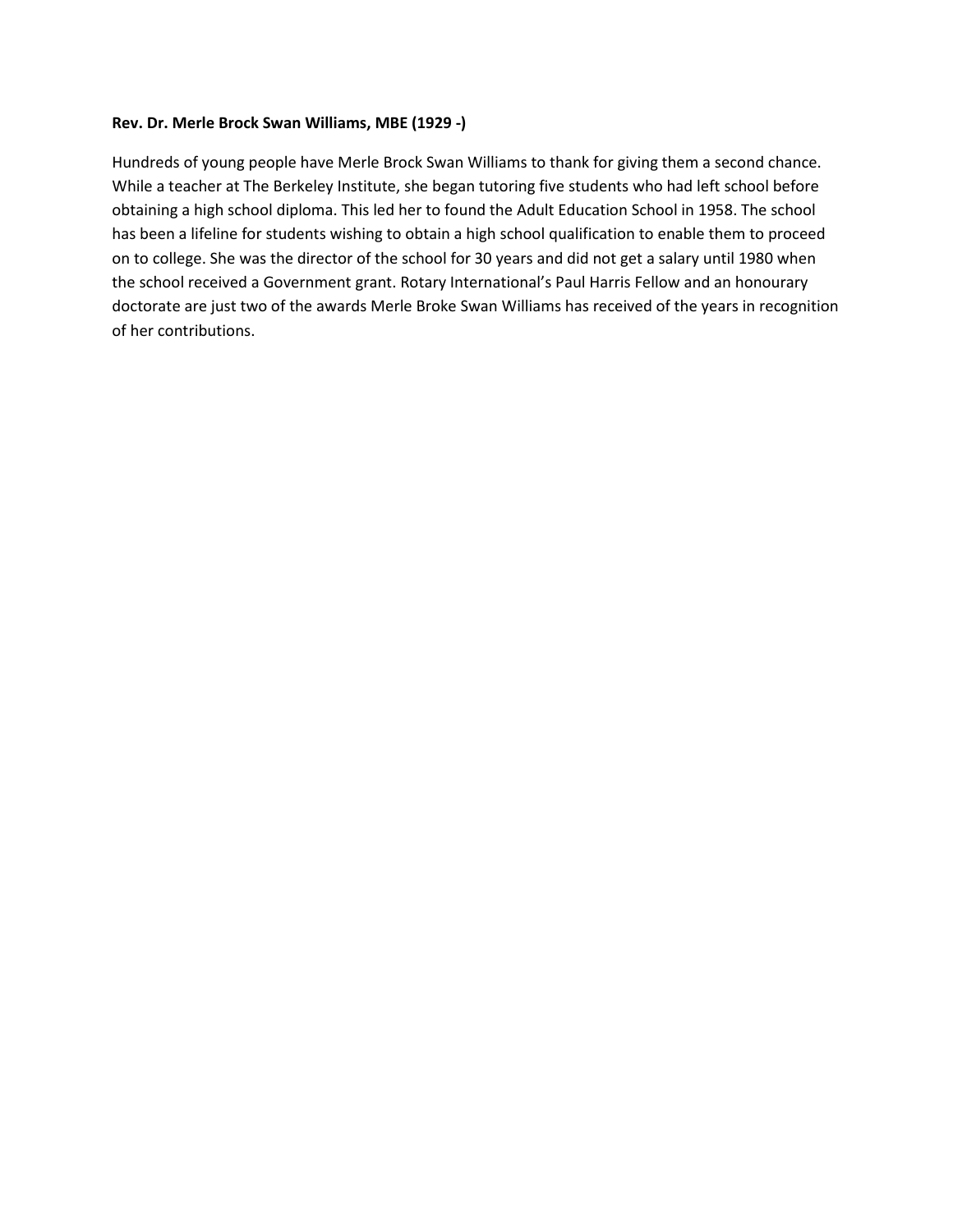#### INDIVIDUALS

John Adderley David H. Augustus Dr. Norma Astwood Dr. Barbara Ball Thyra Bascome John G. Bassett Sydney Bean Maria Benn Dr. Roosevelt Brown (Dr. Pauulu Kamarakafego) NATIONAL HERO Aurelia Burch Mary Busby Marie Swan Carmichael Grace Janet Clarke Doris Corbin David Critchley Matilda "Mattie' Crawford Robert C. Crawford Maude Bascome Cummings Wilfred DeGraff Sr. Hazard F. Dill Philip Dublin and the Dublinairs Phyllis Edness Dame Lois Browne-Evans NATIONAL HERO James Flood Kenneth Flood Eddie Fough Arnold Francis Cecil Frith Wesley and Cora Gayle Dr. E. F. Gordon NATIONAL HERO William "Chummy" Hayward Albert Jackson Jean Jacques Dr. Clarence James Ida James Jonathan James Wenona Jennings W.E.R. Joell Reid Johannsen Perry Johnson Sally Jones Robert Kennedy Edith King Dr. V. Odonell King Ebenezer Lespere Joseph Mills Sr. Archie and Lillian Minors